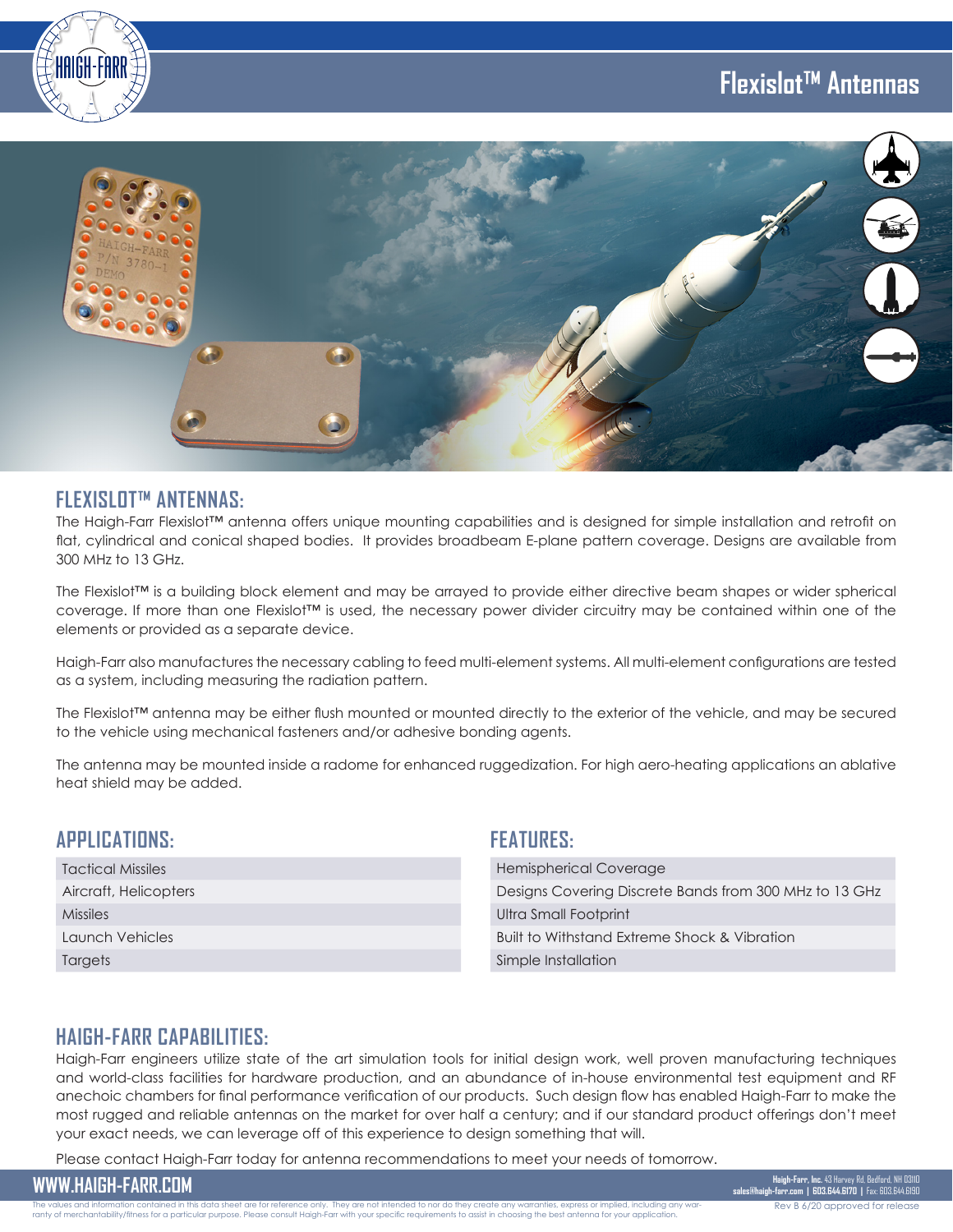

# **TYPICAL SPECIFICATIONS**

## **ELECTRICAL:**

| <b>Operating Band:</b>    | 300 MHz to 13 GHz         |
|---------------------------|---------------------------|
| Input Imedance:           | 50 Ohms                   |
| <b>Bandwidth:</b>         | Design parameter, 1% - 5% |
| <b>VSWR Across Band:</b>  | 2:1 Max across Band       |
| <b>Polarization:</b>      | Linear                    |
| Power:                    | 40 W cw, 5 kW peak        |
| <b>Radiation Pattern:</b> | See plots                 |

## **MECHANICAL:**

| Connector:               | SMA standard, other connector options available such as direct cable feeds                                                   |
|--------------------------|------------------------------------------------------------------------------------------------------------------------------|
| Weight:                  | Design parameter - Function of electrical requirements 1.0 ounces (28g), basic S-Band<br>antenna                             |
| Dimensions:              | Basic S-Band antenna dimensions:<br>Width: 2.0" (51 mm)<br>Length: 2.8" (71 mm)<br>Thickness: .10" (2.5 mm)                  |
| <b>Mounting Surface:</b> | Design parameter - Antenna is flexible and designed to naturally mate with specified<br>cylindrical, conical or flat surface |
| Securing:                | Screw and/or Bond                                                                                                            |
| Altitude:                | Any                                                                                                                          |
| Environment:             | Design parameter - typical for supersonic tactical missiles and kinetic kill weapons                                         |